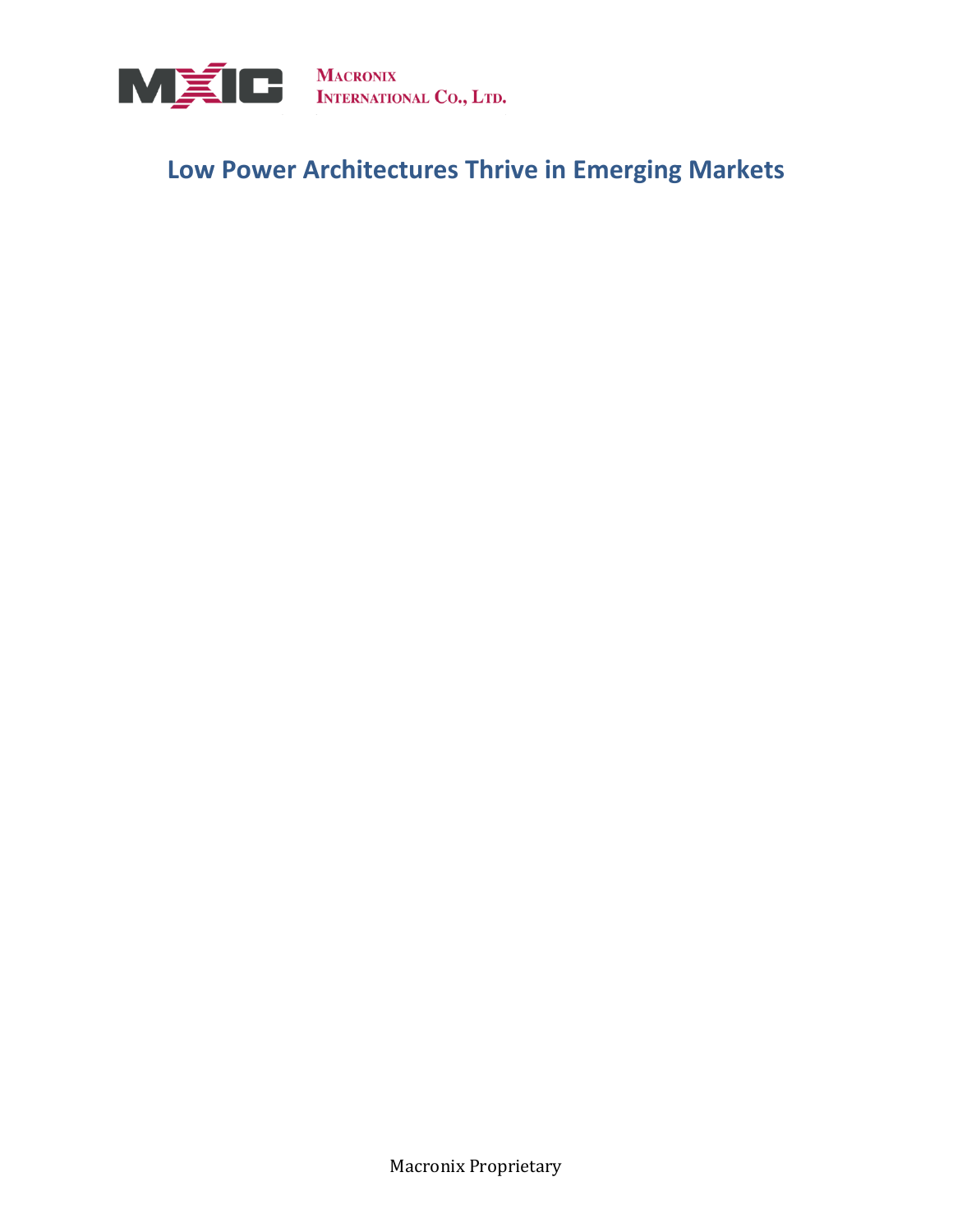

# **Contents**

| Comparing Different Systems at 3V, 1.8V and 1.2V to Show Impact of Power Consumption |  |
|--------------------------------------------------------------------------------------|--|
|                                                                                      |  |
|                                                                                      |  |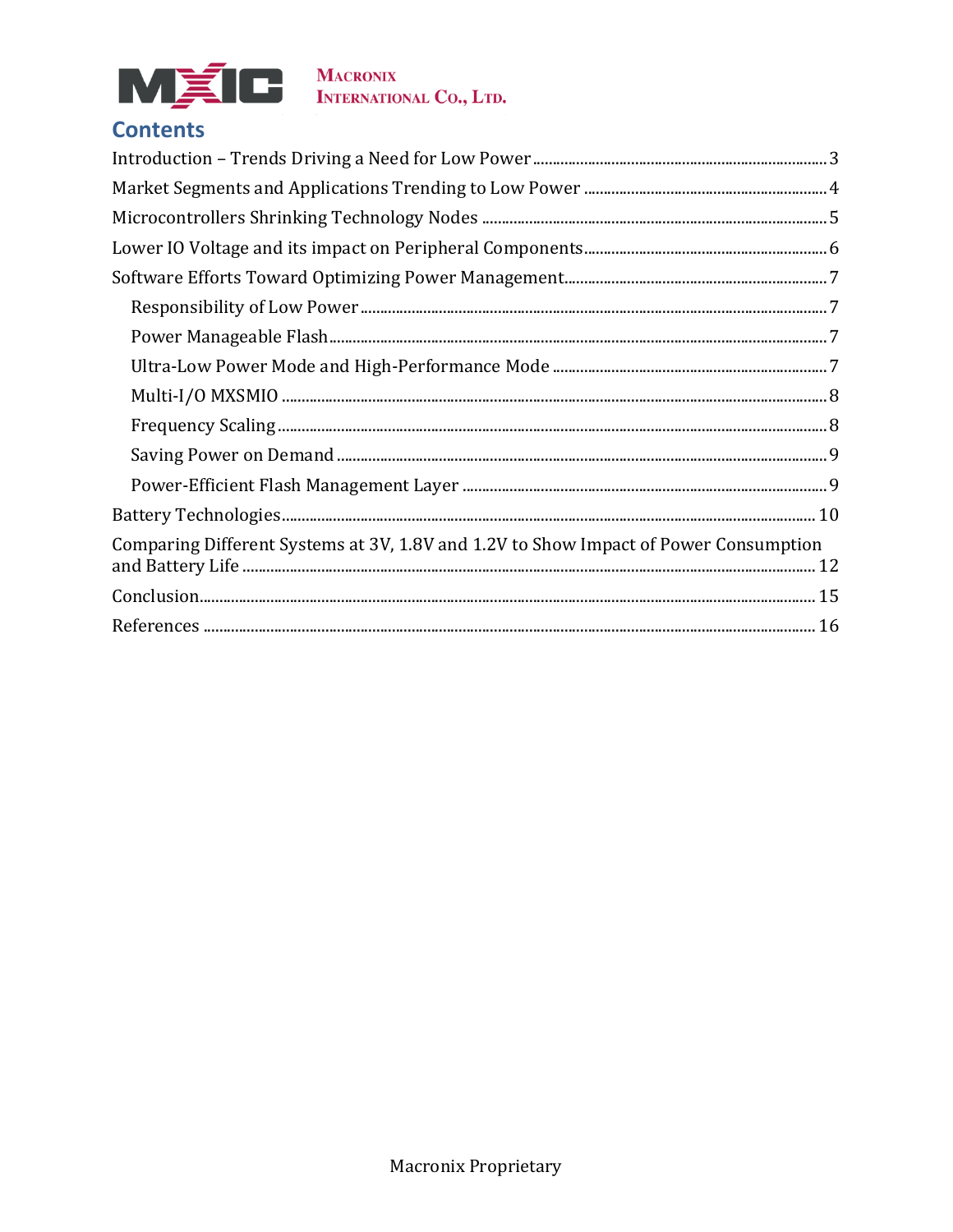

#### <span id="page-2-0"></span>**Introduction – Trends Driving a Need for Low Power**

It's no secret that the semiconductor industry has been marching steadily towards powerefficient solutions. In 2020, 28 billion microcontrollers were shipped, 9 billion of which were ultra-low power (ULP)<sup>1</sup>. The growth rate for ULP microcontrollers between 2021 to 2027 is expected to be 23.3% CAGR2. This growth is attributed primarily to power consumption being a major concern across markets and applications such as automotive, networking, datacenters, AI, medical devices, wearables, and the Internet of Things (IoT). The rapidly growing mobile-device market is just one example where extending the product's battery life is essential to their success. This white paper dives into the different fundamental market challenges and multiple ways the market is shifting towards lower power, such as MCU vendors shrinking their die, the lowering of IO voltages, optimizing power management schemes, and improving battery technologies to maximize battery life.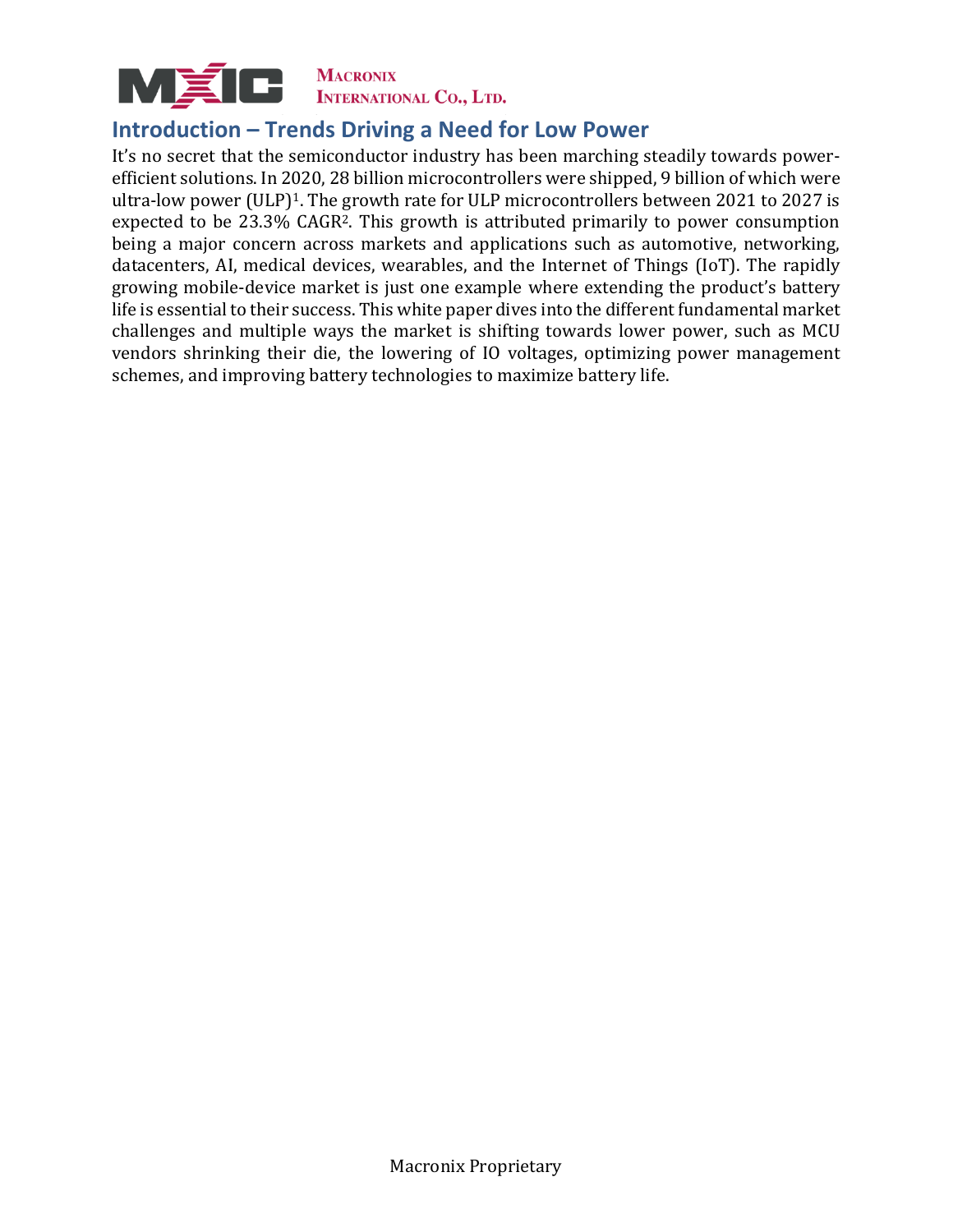

#### <span id="page-3-0"></span>**Market Segments and Applications Trending to Low Power**

Numerous market segments and applications need to move towards lower power. This can be seen by the 23.3% expected CAGR for ULP microcontrollers compared to the expected overall microcontroller CAGR of 10.1%2. The increased demand and market shift towards lower power is attributed to multiple reasons. Primary among them is the growth in adoption and integration of IoT-enabled smart devices such as ECG monitors and continuous glucose monitors (CGMs). Additionally, the growth in sensor usage such as temperature sensors, smart meters, and smart grids. These devices gather signals in real-time, such as speed, acceleration, pressure, temperature, blood glucose, and heart rate. The data is then stored and transferred securely for further processing. Due to the vast implementation possibilities these sensors and IoT devices service, it makes sense that lower power is becoming more important across industries and applications, such as artificial intelligence, wearables, consumer electronics, medical, automotive, and communications.

Diving deeper into medical applications, the overall market is expected to experience a 5% annual CAGR between 2021-20263, while the medical electronics market is expected to see approximately 8% annual CAGR between 2018-20244. Within the medical electronics market, the wearables segment is expected to experience 24% annual CAGR between 2021- 2025<sup>5</sup> Therefore, it can be observed that the majority of the growth will take place in the wearables market. With the increase in remote care, an aging population and healthcare becoming more accessible globally, the industry is trending towards wearable electronic devices on individuals. These devices will require more sensors to continuously read, monitor, and process data sets as well as be able to transmit data to remote secure cloud storage facilities. Due to the extra components necessary to provide such functionality, it is imperative that these solutions consume minimum power to conserve battery life.

While the medical market is a powerful example of sensors' importance, it is by no means the only one. Look no further than the automotive market. Advanced Driving Assistance Systems (ADAS) that deliver such safety and convenience features lane-change guidance, parking assistance and blind-spot detection require IoT devices such as cameras. The expected growth in ADAS up to 2025 is 17%6. Another is the industrial market, in which IoT devices are expected to reach nearly 31 billion by 2025, doubling the 2021 figure<sup>7</sup>. This should come as no surprise considering the trends towards industrial automation and smart manufacturing, both ushering in what's come to be known as Industry 4.0. In networking, the expected growth for IoT solutions is 21.6% into 20228, and in the communications sector, the CAGR for 5G IoT is expected to be 73%9.

The above examples and figures point to an incontrovertible shift towards lower power. The next sections of this whitepaper will discuss factors driving lower power, benefits of transitioning to low power, what is being done on the software side to support low power, and developments in battery technology for making systems more energy-efficient. Lastly, this whitepaper will highlight how Macronix is committed to supporting low power through a comparison of the impacts to overall power consumption between a 3V system, 1.8V system and 1.2V system.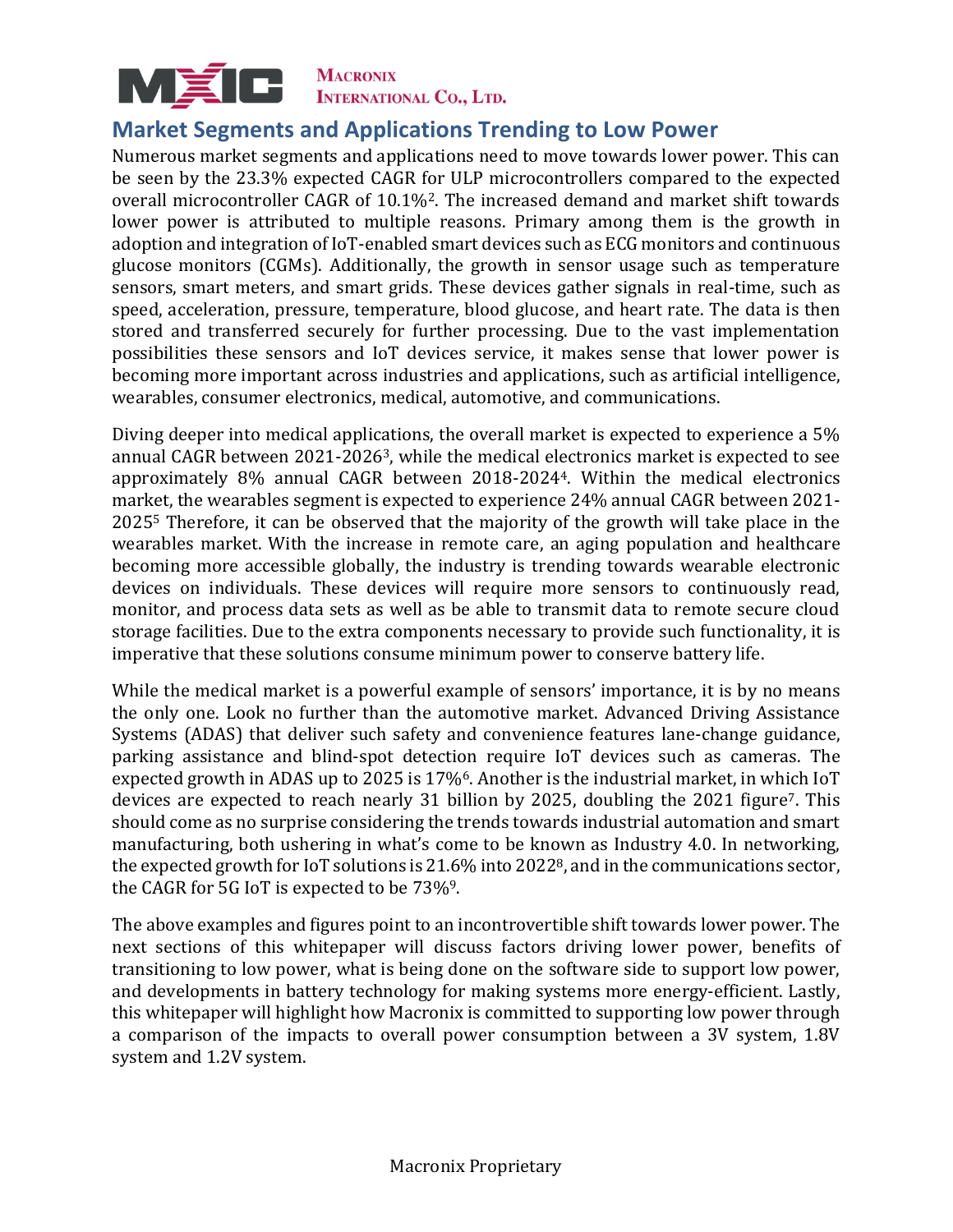

## <span id="page-4-0"></span>**Microcontrollers Shrinking Technology Nodes**

Microcontrollers — the heart of IC devices — are key components in electronic products. As with microprocessors, microcontroller technology follows "Moore's law," increasing in power while decreasing in size. Process nodes continue to shrink, even after decades, from micrometers to single-digit nanometer levels. The driving factors behind this continued shrinkage are an increase in logic, SRAM and analog density, as well as improvements in speed – all while maintaining the same power, if not a *reduction* in the power to maintain the same speed. In other words, chips are getting smaller, using less power, and getting faster. In order to achieve these market goals, semiconductor vendors invest in new technologies such as MOSFET (1xx nm~2x nm) change to FinFET (1x nm~x nm). For example, this kind of change enables an MCU with 100mm<sup>2</sup> in 45nm have the ability to shrink to less than 20mm<sup>2</sup> in 14nm. With this change, the performance also improves.

Additionally, the core voltage and I/O supply voltage is also decreasing from 1.2V/1.8V (4x nm) to  $0.8V/1.2V$  (1x nm). This voltage change significantly decreases power consumption since  $P(t)=I(t)*V(t)$ .

The decrease in core voltage and I/O supply voltage is a trend that appeals to multiple and varying markets, including:

- Wearables (smart bands, motion sensors, headsets)
- Smart Home (smart lighting, thermostats, smart locks)
- Smart City (smart meters, electronic shelf labels, surveillance, smart parking)
- Industrial (machine to machine, drone gimbals)

The wearable space is particularly concerned with power consumption because batteries for portable devices are space and capacity constrained and are the sole power source between charges. The main MCU process node in wearable is predicted to be  $4x$  nm $\sim 1x$  nm, which can provide a ULP solution. As a result, the I/O supply voltage will decrease from 1.8V to 1.2V, based on the MCU technology node. In order to better capitalize on the potential power savings, external IC components also need to align with this supply voltage.

As discussed above, microcontroller process nodes are shrinking, enabling them to use less power while still increasing performance. In order to best support the shift to 1.2V-based technology nodes and maximize the power savings, Macronix, has developed the MX25S series, which meets various markets' needs for low power by featuring  $1.2V(1.14V~1.6V)$ for ULP consumption (1.65mA ICC\_active, 0.05uA ICC\_dpd). The MX25S effectively extends devices' battery life due to lower voltage operation and current consumption.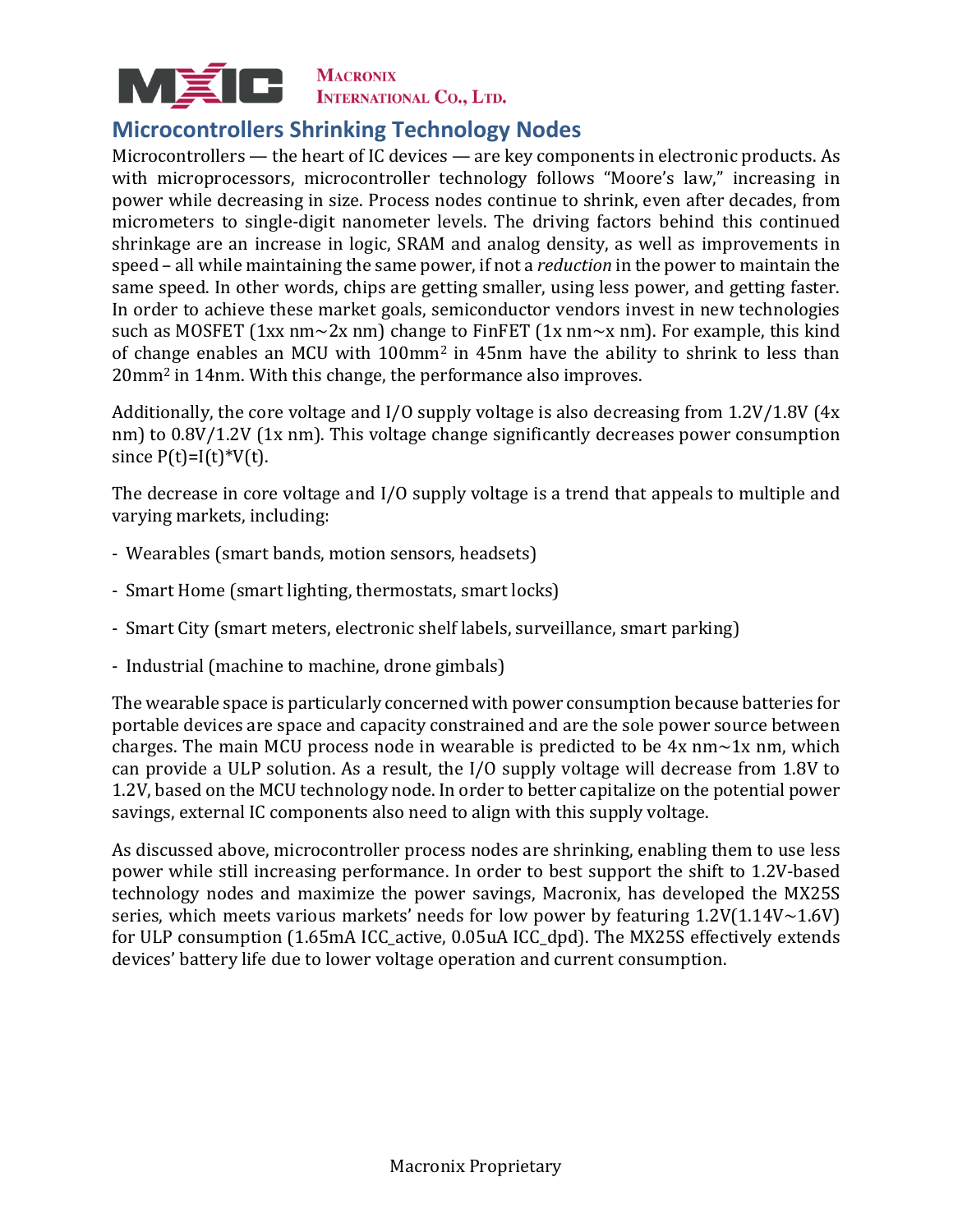

#### <span id="page-5-0"></span>**Lower IO Voltage and its impact on Peripheral Components**

With the rising development of applications requiring ULP, MCU vendors must meet market demand by moving to lower core and IO voltages, which in-turn encourages peripheral components to shift to lower operating voltages like 1.2V.

When MCUs transition to a 1.2V supply, other peripherals such as RAM, Flash devices, EEPROM are encouraged to make this shift as well in order to reduce the power consumption of the overall system and increase the battery life. The system is able to conserve power when the peripheral components' input voltages match the MCU because the system no longer requires additional components such as low-dropout regulators (LDOs), voltage regulators or other forms of boost circuitry, which by design are impossible to be 100% efficient. Eliminating these additional components leads to several advantages, such as a reduction in complexity in the overall design, more room in the power budget, a simpler circuit board layout, and a lower bill of materials. The image below illustrates these advantages. Not only would a system architect's design become easier to maintain, but by eliminating those components, the device would last longer in the field, shrink in overall size and ultimately cost less to produce.

Using 3.3V /1.8V MCUs in battery operated designs may lead to a larger battery size & might require higher rated batteries. However, shifting towards a 1.2V architecture, will enable the portable solutions to have the flexibility to reduce the battery size and/or increase the rating to therefore be able shrink the size of the application, and increase the time in the field.

When shifting to a 1.2V system, from a 3V or 1.8V system, the benefits, again, are simpler design, simpler pcb layout, less components, smaller battery and/or longer battery life, and reduced BOM. With respect to lower BOM, Macronix's external Flash solutions are an attractive option because embedded Flash is not able to cost-effectively shrink below 40nm. Therefore, as the rest of the system continues to be reduced in size, this inevitably makes embedded Flash too expensive, rendering it not viable as an option in advanced process nodes for many cost-sensitive applications.



*Figure 1: Image showing system with and without boost voltage circuitry*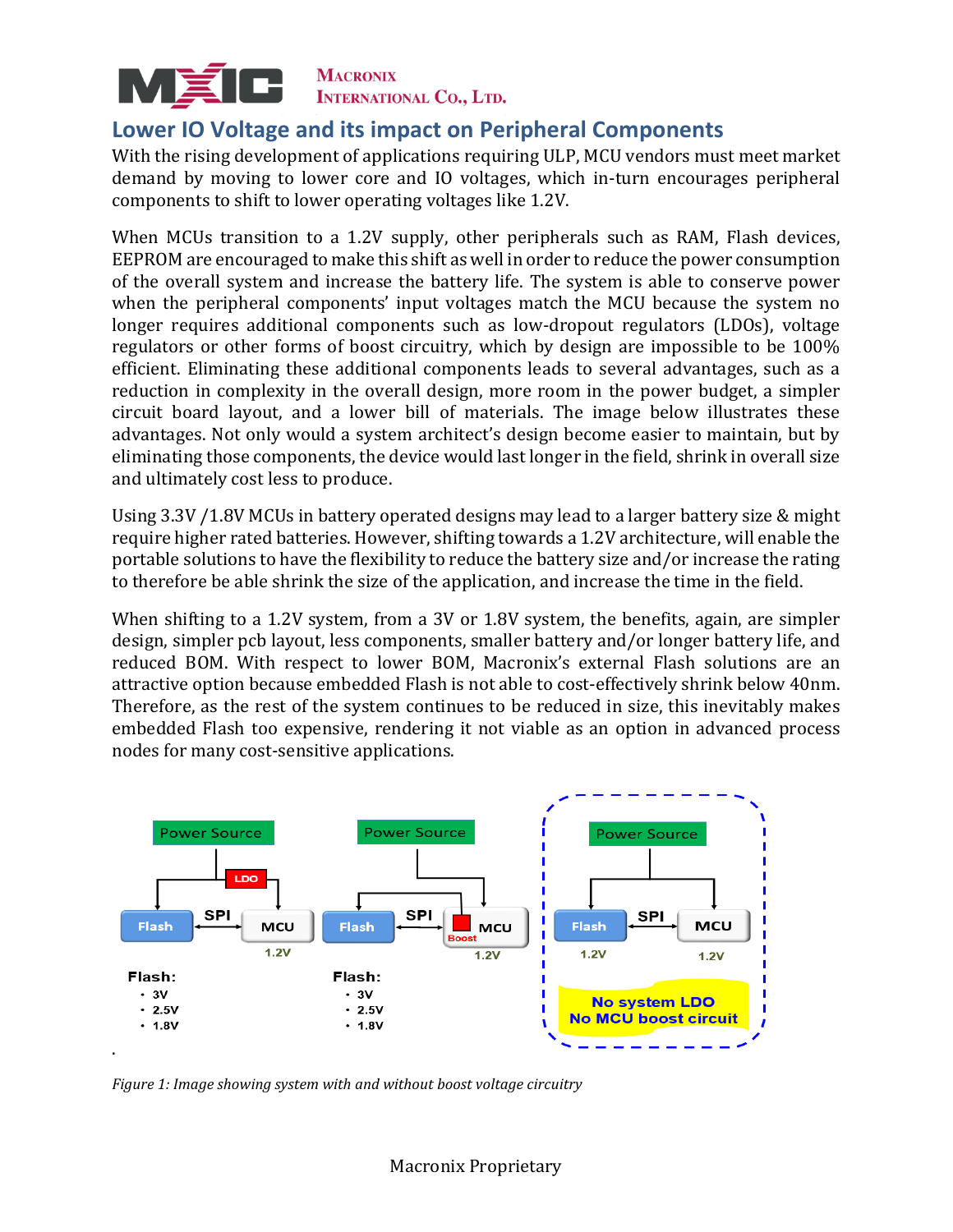

#### <span id="page-6-0"></span>**Software Efforts Toward Optimizing Power Management**

#### <span id="page-6-1"></span>**Responsibility of Low Power**

The continued growth in IoT is driving microcontrollers to an ULP design, which not only reduces dynamic run power but also offers a variety of power modes. In some implementations, a sub-µA current consumption is possible. It is not only the MCU with the potential for creating a low-power system, especially for portable and IoT devices. Typically, these types of systems also consist of power management integrated circuits (PMICs), memory, a battery, and many other components, all of which have room for power-saving improvements.

#### <span id="page-6-2"></span>**Power Manageable Flash**

In response to the demand for better power efficiency, nonvolatile Flash has evolved to incorporate power-management features. This trend is reflected in Macronix having developed the most advanced, low-power nonvolatile Serial NOR Flash series on the market today. The MX25R, for example, is designed to support wider input voltage range applications between 1.65V and 3.6V, while the MX25S supports input voltages as low as 1.2V. Several features are designed into these solutions enabling users with optimal power management and performance. The following sections highlight a few of these features.

#### <span id="page-6-3"></span>**Ultra-Low Power Mode and High-Performance Mode**

By optimizing their architecture for power efficiency, the MX25R and MX25S Flash memories are geared toward low power applications without sacrificing performance. A mode selection is provided and applications can switch back and forth between the ULP and highperformance modes on demand to save power and handle critical tasks dynamically. In the ULP mode, both the standby current and deep-power-down leakage are reduced dramatically. The standby current is only single-digit uA, while the leakage of deep-power-down is 1% of that. Still, users can quickly revert to high-performance mode within microseconds to handle mission-critical scenarios by leveraging more than 50MB/sec throughput. The active currents of different operations in the ULP mode are also largely reduced to only about 50% of those in the high-performance mode.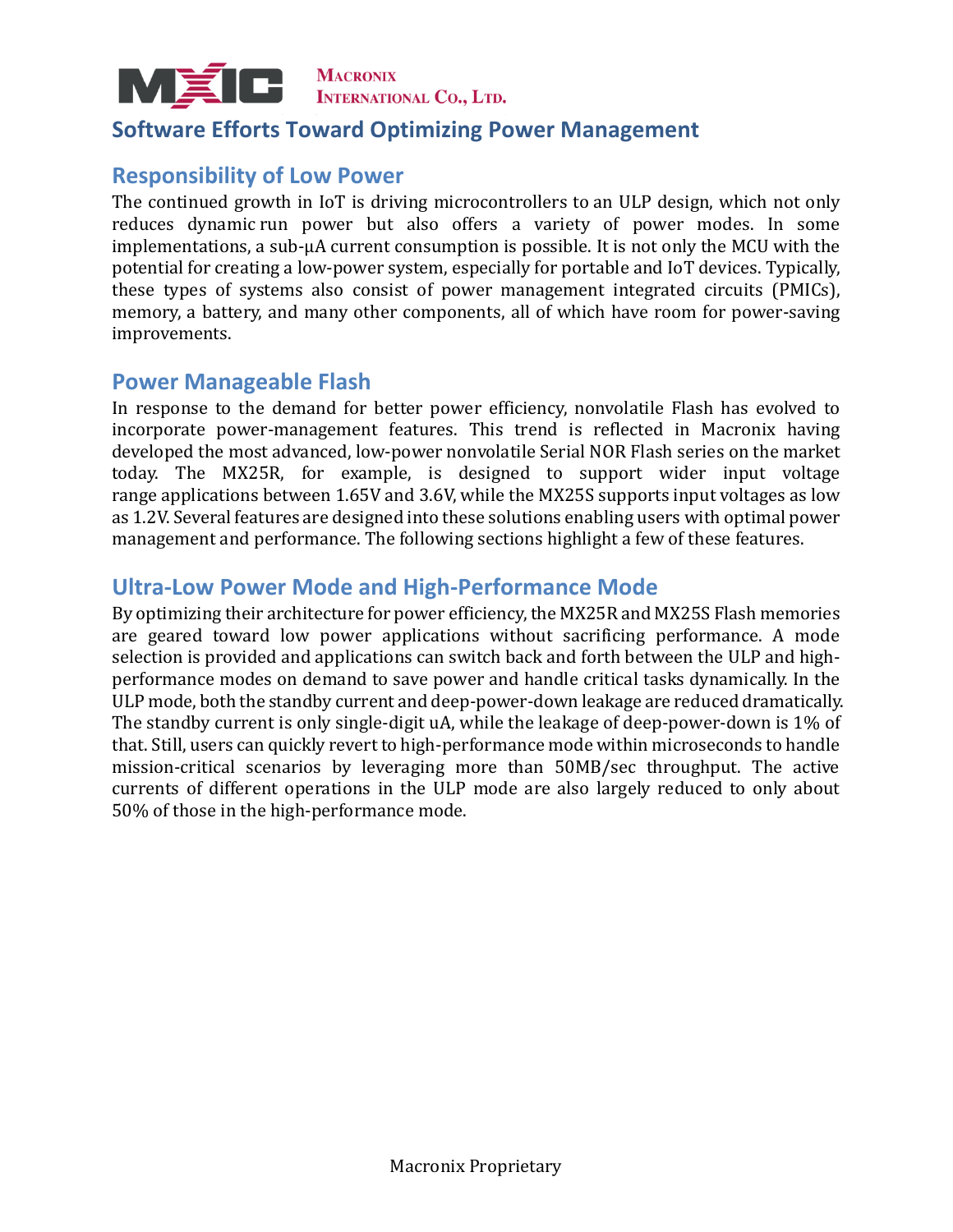

*Figure 2: Image showing the tradeoffs between HPM and ULP modes*

## <span id="page-7-0"></span>**Multi-I/O MXSMIO**

Thanks to multi-I/O technology, the serial Flash performance has been significantly boosted while maintaining the backward compatibility with the conventional SPI protocol. This backward compatibility provides a scalable performance enabling users, when necessary, to revert to a single I/O protocol to reduce both peak and average drain current. It then effectively pushes off the cell voltage drop if powered by a battery. A set of different command codes are included, simplifying I/O scaling through a software implementation that employs different commands accordingly (see Table 1).

| Command Sets for Serial Flash Family |  |  |  |  |  |
|--------------------------------------|--|--|--|--|--|
|--------------------------------------|--|--|--|--|--|

|                        | <b>Action</b>                | <b>Command</b> |
|------------------------|------------------------------|----------------|
| <b>READ Command</b>    | <b>READ</b>                  | 03 Hex         |
|                        | <b>FAST READ</b>             | QB Hex         |
|                        | Dual I/O READ                | <b>BB Hex</b>  |
|                        | Quad I/O READ                | <b>EB Hex</b>  |
|                        | Quad I/O DTR READ            | <b>ED Hex</b>  |
| <b>PROGRAM Command</b> | <b>Quad I/O PAGE PROGRAM</b> | 38 Hex         |

*Table 1: Command Sets for Serial Flash Family*

## <span id="page-7-1"></span>**Frequency Scaling**

Another useful scheme to control current consumption is frequency scaling. It is well known that dynamic power is proportional to the operating frequency and the current. So with the ability to adjust the frequency, users can operate at different rates to mitigate current consumption when accessing Flash through the SPI interface. Additionally, when switching to ULP mode, both the peak and average current are further reduced because the embedded operation flows and clock management are specially handled.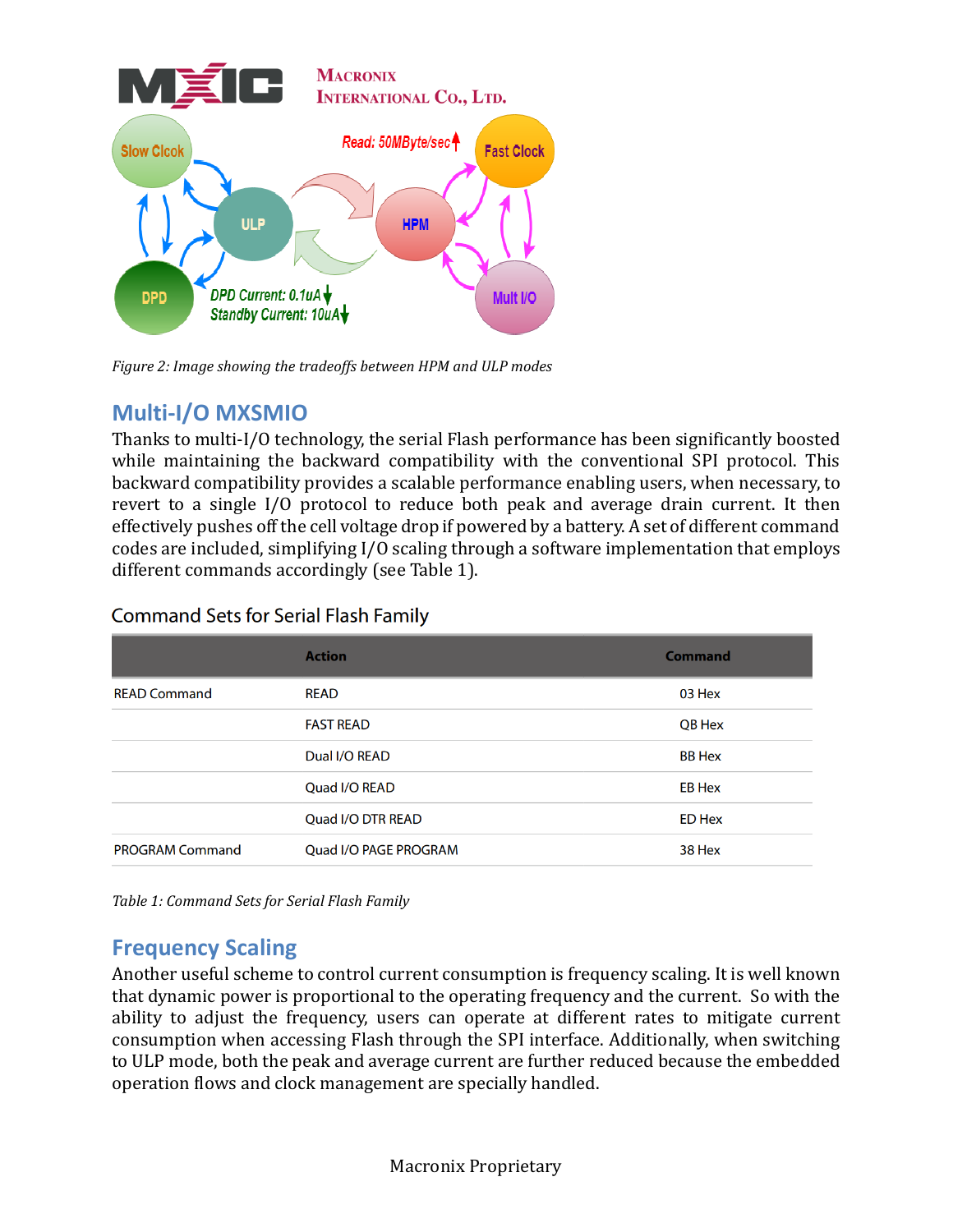

#### <span id="page-8-0"></span>**Saving Power on Demand**

The three major hardware features listed above make up manageable Flash and excel in power-sensitive applications. In addition, a hardware abstraction layer (HAL) with an application programming interface (API) is usually provided to accompany the hardware, allowing for maximum power optimization. Users can develop their applications embedding power states and making API calls to manage power precisely. Macronix has developed a reference Flash driver for its customers to support applications employing different modes for power management according to their requirements. For example, the MxChangeMode command can be used for applications switching among various modes, including SPI, dual SPI, Quad SPI, and DDR. MxDeepPowerDown and MxRealseDeepPowerDown API calls are used when an application needs to enter or exit deep-power-down mode, which is the most power-saving state, using only tenths of a microampere of current consumption.

#### <span id="page-8-1"></span>**Power-Efficient Flash Management Layer**

The average energy consumed for a byte read operation is approximately tenths of nanojoules, while for program/erase operations, the energy consumed is approximately tens of nanojoules in a typical Flash device. It costs around a hundred times more in energy to modify the content of Flash for each byte in general. Moreover, Flash does not offer write in place like RAM or EEPROM. In order to better mitigate the energy budget in the system when using Flash, a software-management layer such as Flash translation layer (FTL) or EEPROM emulation can be deployed to reduce the program or erase operations and therefore save energy accordingly. The FTL will map a logic address to another physical address of the Flash memory. It realizes write-in-place operation in logic address space through physically outof-place modification to avoid energy spent on erase and the accompanied data movement operations. There are several mature file systems with built-in FTL available in the public domain, such as the comically named Yet Another Flash File System (YAFFS) and Unsorted Block Image File System (UBIFS/UBI), which integrate the FTL into the file systems oriented to Flash applications. Some standalone FTLs are also available. But it is recommended to use proprietary solutions or seasoned open-source alternatives when considering data integrity and safety.

EEPROM emulation is another kind of management software that can be used with Macronix Flash devices to provide typical read and write operations like EEPROM. Users and applications can modify the content as easy and conveniently as RAM without handling detailed program and erase operations. This emulation layer has hidden these sophisticated operations from the application layer and utilizes a buffer to cache and collect data for a complete program. Only a write back event happens when it conducts a program operation. It then largely reduces the program operations and saves power accordingly.

In short, reducing overall power consumption can also be achieved on the software side of the system. Macronix employs a wide range of features to support low-power applications such as providing different operation modes, multi-I/O backward compatibility, and frequency scaling.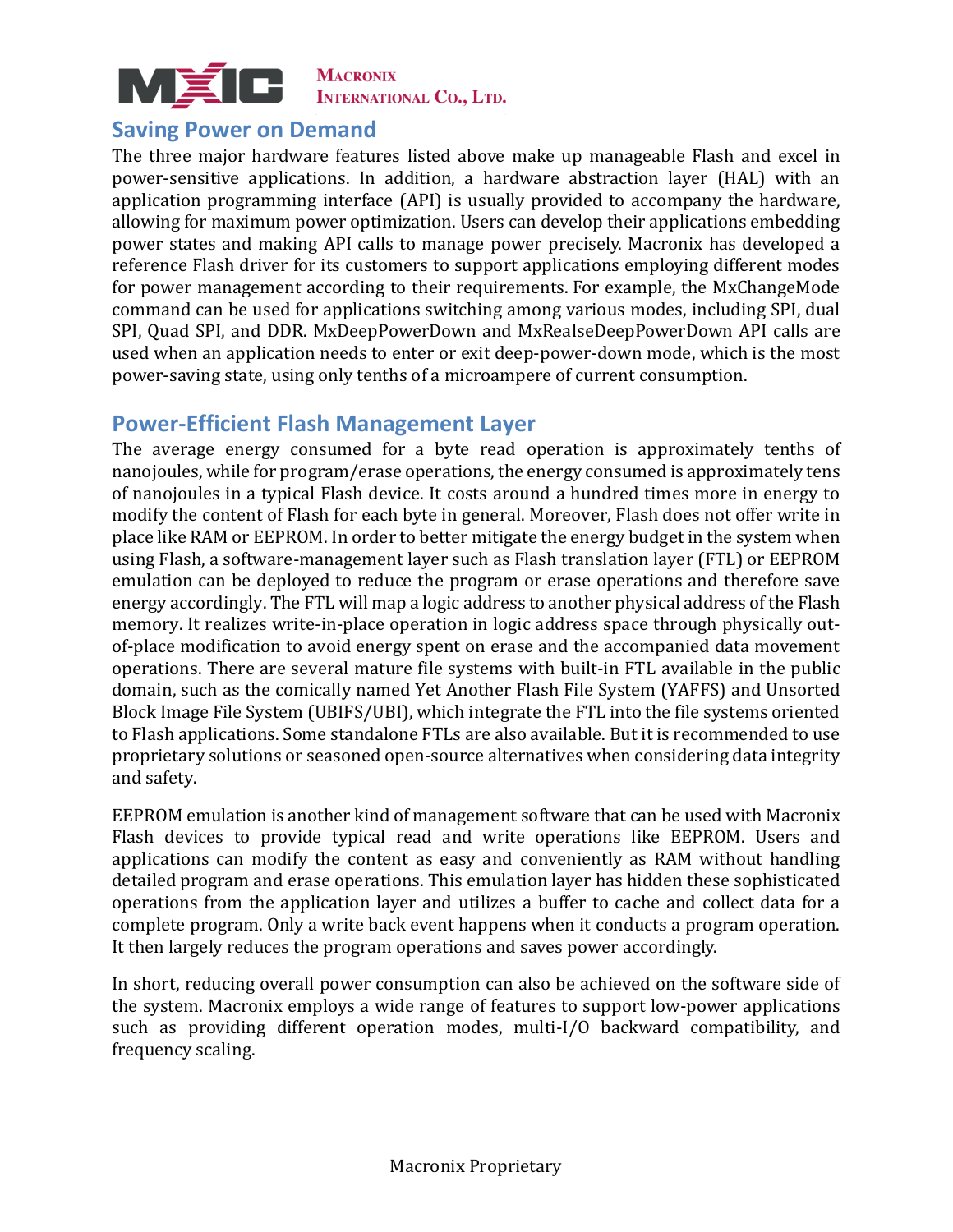

#### <span id="page-9-0"></span>**Battery Technologies**

Recently, battery technology has not only progressed from Pb-Acid/Ni-Cd/NiMH, to Lithium Anode/Li-Ion/Li-Polymer/Ag-Zn, but is now moving toward Metal-Air/Energy Harvesting/No Batteries. This trend is driven by the battery technology itself, of course, but also due to demand for more portable IoT devices, such as smart watches, smart sunglasses, true wireless stereo, and health monitoring devices.

To best understand the trends in battery technology, particularly with respect to the electrical characteristics and form factor, it is helpful to look at the portable IoT device market. Opportunities in this sector are heavily constrained by how much power the device consumes, as well as the overall dimensions of the design – critical drivers in making battery technology smaller and more efficient.

Let's begin with the electrical characteristics. There are four key areas that help us to recognize the differences of each battery technology: nominal voltage, energy density, cutoff voltage, and self-discharge rate. Table 2 (below) provides a comparison of each battery technology with those four characteristics and their approximate values from now to into the future: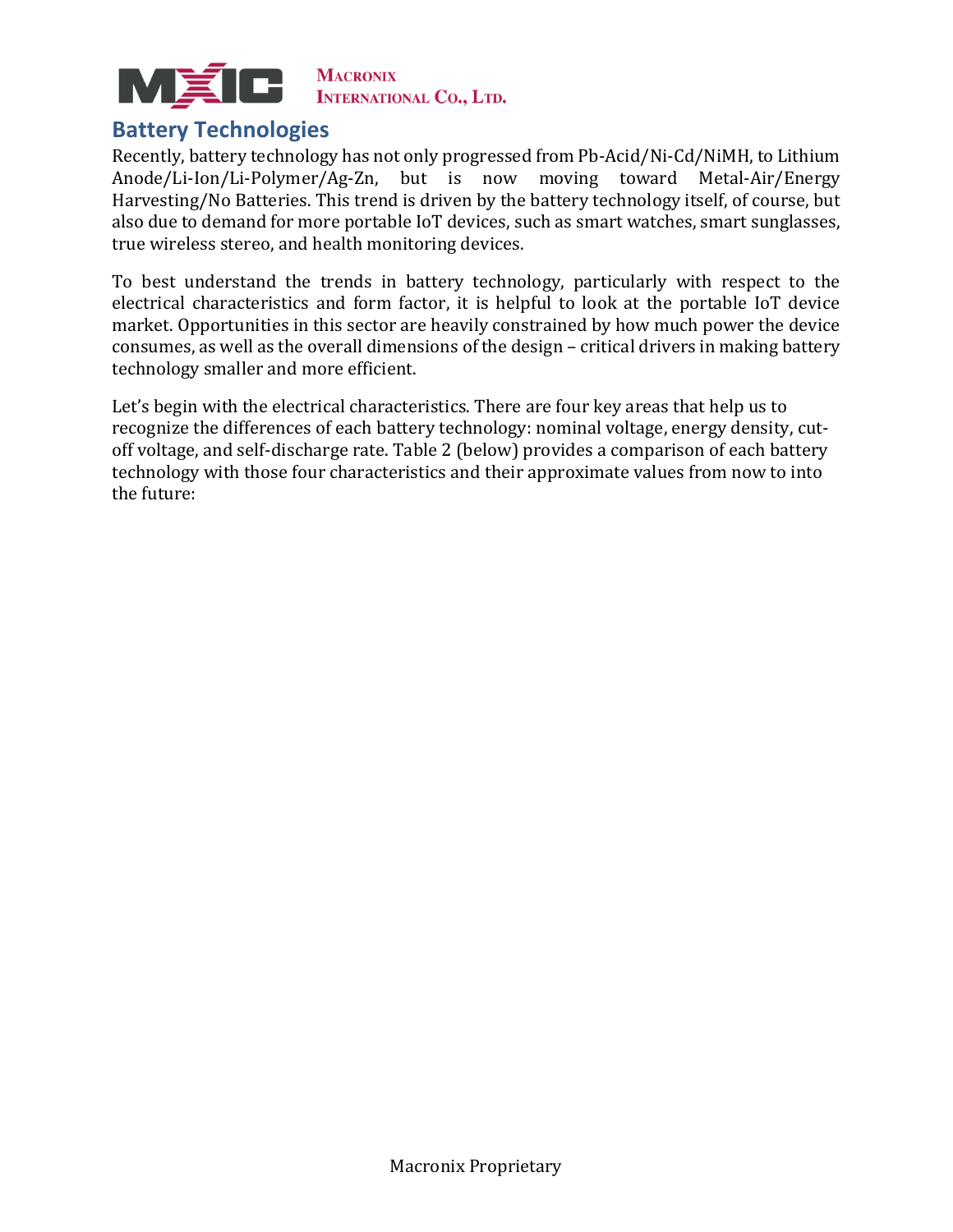

MACRONIX<br>INTERNATIONAL CO., LTD.

|           | Now              |               |                | Future         |                |                          |               |                       |
|-----------|------------------|---------------|----------------|----------------|----------------|--------------------------|---------------|-----------------------|
|           | Li-Ion           | Li-           | $Ag$ -Zn       | Zn-Air         | Li-Air         | <b>Energy Harvesting</b> |               |                       |
|           |                  | Polymer       |                |                |                | Solar                    | Vibration     | Thermal               |
| Nominal   | $\approx 3.7$    | $\approx 3.6$ | $\approx 1.55$ | $\approx 1.65$ | $\approx 2.91$ | $\approx 0.6$            | $\approx$     | $\approx 0.02 \sim 1$ |
| Voltage   |                  |               |                |                |                |                          | $0.1 - 0.4$   |                       |
| (V)       |                  |               |                |                |                |                          |               |                       |
| Energy    | $\approx$        | $\approx$     | $\approx 210$  | $\approx$      | $\approx$      | $\approx$ Unlimited      |               |                       |
| Density   | $250 - 73$       | $250 - 73$    |                | 1,673          | 2,300          |                          |               |                       |
| (Wh/L)    | $\boldsymbol{0}$ | $\mathbf{0}$  |                |                |                |                          |               |                       |
| Cut-off   | $\approx 3.3$    | $\approx 3.0$ | $\approx 1.2$  | $\approx 0.9$  | $\approx$ 2    | $\approx 0.5$            | $\approx 0.1$ | $\approx 0.02$        |
| Voltage   |                  |               |                |                |                |                          |               |                       |
| (V)       |                  |               |                |                |                |                          |               |                       |
| Self-     | $\approx 8$      | $\approx 5$   | $\approx 0.7$  | $\approx 0.17$ | Very           |                          | $\approx 0$   |                       |
| discharge |                  |               |                |                | low            |                          |               |                       |
| rate      |                  |               |                |                |                |                          |               |                       |
| (% /      |                  |               |                |                |                |                          |               |                       |
| Month)    |                  |               |                |                |                |                          |               |                       |

*Table 2: Electrical Characteristics of different battery technologies*

To summarize Table 2, nominal voltage, cut-off voltage and self-discharge rates are moving lower, and energy density appears to be unlimited. This showcases the trend for longer battery life, and the opportunity of enhancing the portability features of IoT devices in the future.

Regarding battery form factor in portable IoT devices, small, thin, and even flexible batteries help designers develop portable IoT devices with promising market possibilities, such as in implantable medical devices and wearables.

In order to effectively shift to low power, device designers will need to employ battery features discussed above. As battery technology continues to advance by reducing the nominal, cut-off and self-discharge rates, as well as new possibilities with energy harvesting, system designers will be able to pack more energy into smaller form factors.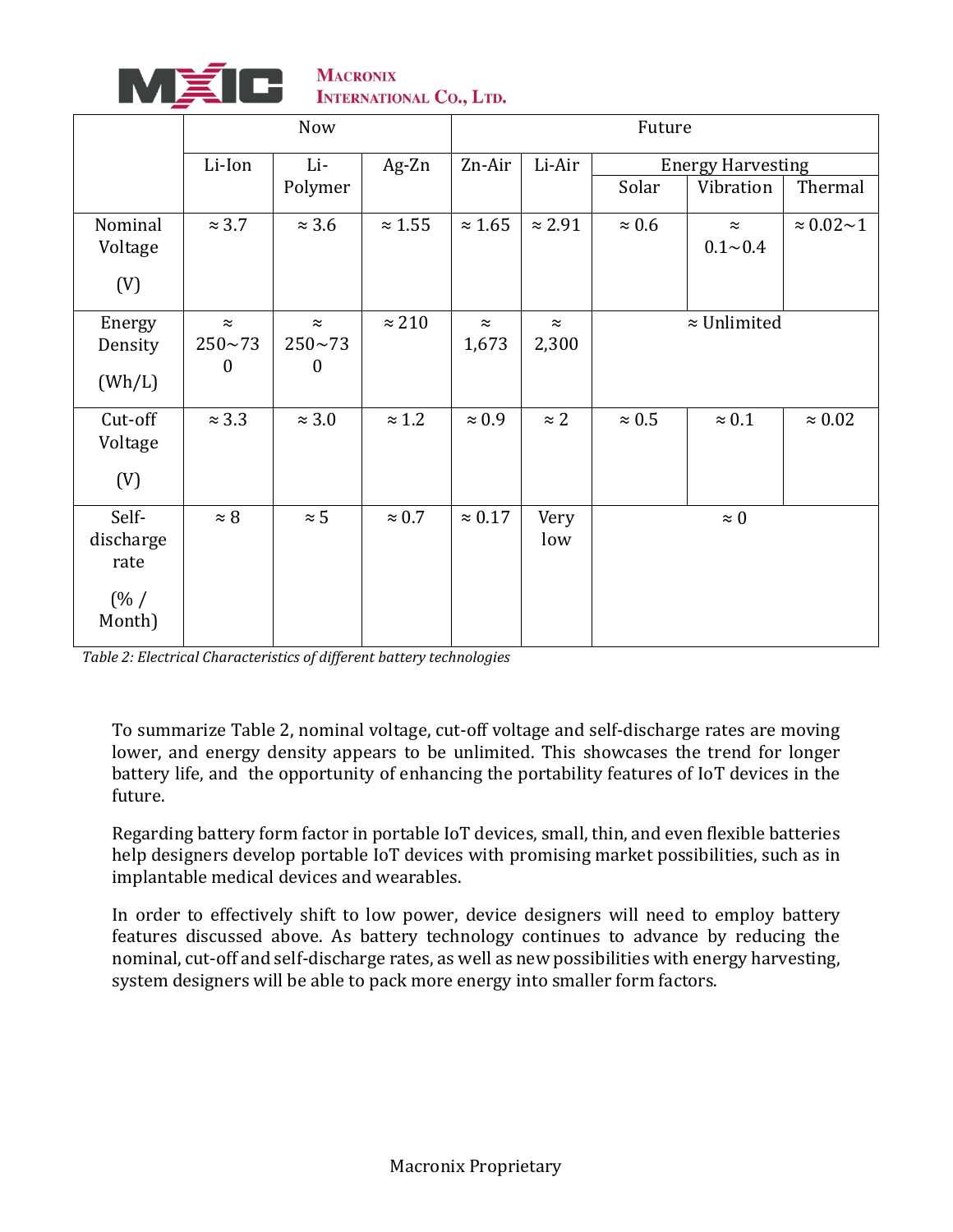

## <span id="page-11-0"></span>**Comparing Different Systems at 3V, 1.8V and 1.2V to Show Impact of Power Consumption and Battery Life**

In a real-world application environment, it is difficult to describe subtle nuances that contribute to the power consumption, as there are too many factors that will make the system work differently, such as temperature, humidity, output loading, and wire bonding between the components. All those factors can bring out different results in the real world. Therefore, in order to discuss the power consumption difference in various systems, the following discussion will be based on the assumption that the system is working in an "ideal situation." The system's temperature, humidity, output loading, and bonding are the same - the only variables being that the I/O voltage is 3V, 1.8V or 1.2V. The goal of this exercise is to outline the impact to the system under a lower I/O voltage and what that looks like to its overall power consumption.

We follow the physical formula "P=I $*V*t$ " to calculate the power consumption difference where P(t) is the instantaneous power, measured in watts (joules per second), V(t) is the potential difference (or voltage drop) across the component, measured in volts and I(t) is the current through it, measured in amperes.

If we assume  $I(t)$  is the same, then the power consumption will only be affected by  $V(t)$ . In other words, voltage is the only factor to impact the power consumption. So the power consumption in system can be simplified to:

- P=3\*I (voltage=3V)
- $P=1.8*$ I(voltage=1.8V)
- $-$  P=1.2\*I(voltage=1.2V)

Since I(current) is the same, if the time period is also the same, the power consumption(P) in each system will become: 3V, 1.8V or 1.2V. Therefore, keeping these assumptions in mind, comparing a 1.2V system to a 3V system, a designer can expect approximately a 60% savings in overall power consumption, and when compared to a 1.8V system, approximately a 33% power savings. This is a significant improvement, especially for battery-powered designs requiring a portable, finite source of power such as a wearable device.

Although there are several factors that contribute to power consumption, let us attempt to create a "simulated environment" so we can see the effects of what the power savings will look like from a battery-longevity perspective. For this experiment we use a CR2016 3V 90mAh battery as the power source, and assume a use case where the system programs 100 pages of data(2.5KB) (ex. date and hour of measurement, temperature, and log data) to the external nonvolatile Flash memory device, then goes into deep power-down mode for 30 minutes until the next page of data is written and read from external nonvolatile Flash memory every 8 hours. After which, the data is then erased. This cycle is repeated until end of battery life (see Figure 3 and 4).

With these critical assumptions in place, comparing a 1.2V system to a 3V system, a designer can expect approximately a 63% savings in overall power consumption, and when compared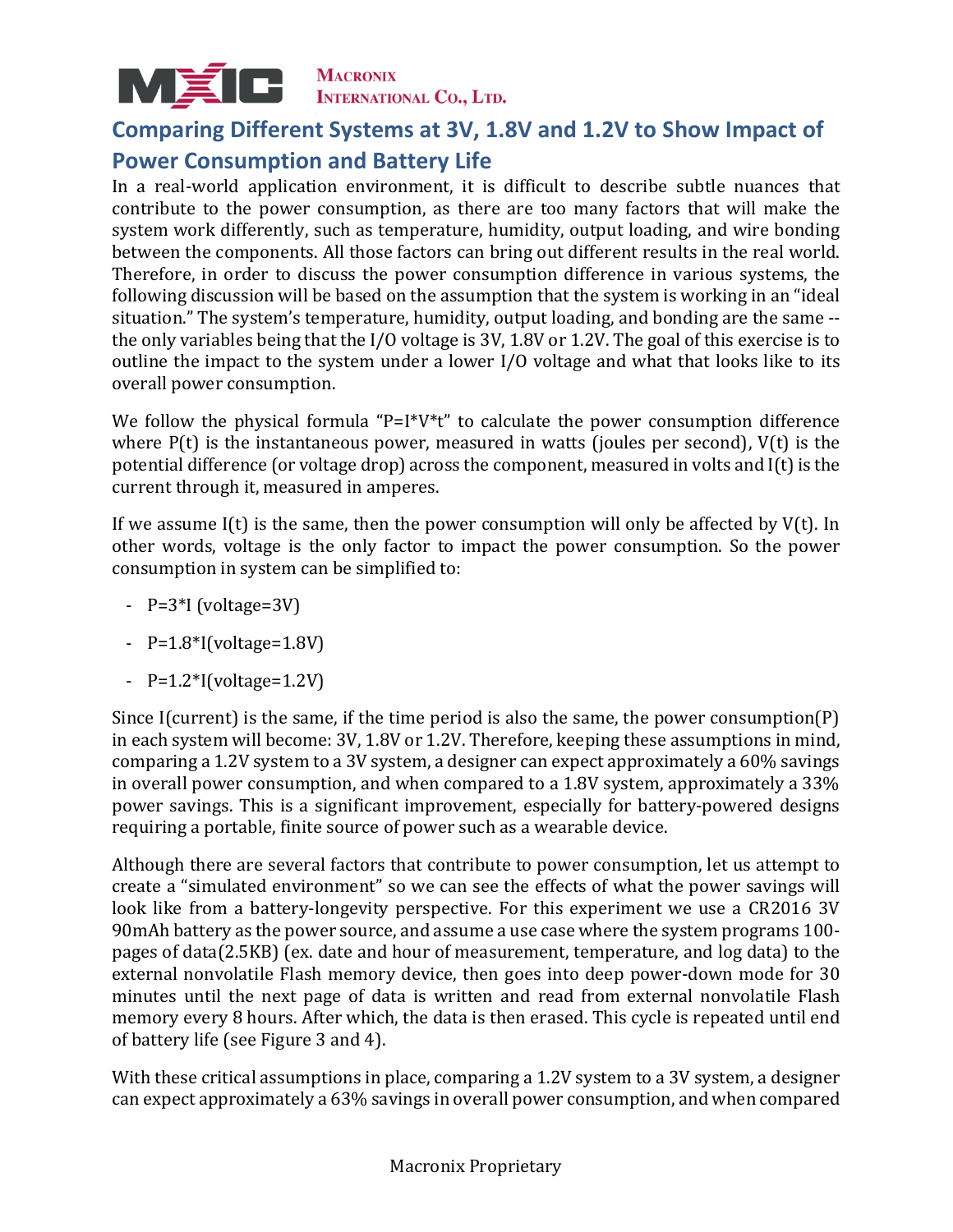

to a 1.8V system, approximately a 19% power savings. This is a significant improvement, especially for battery-powered designs requiring a portable, finite source of power such as a wearable device.

There are several factors that help explain why the above hypothetical application results between a 3V system, 1.8V system, and 1.2V system don't match the theoretical results presented earlier. These factors are operational behavior, operation period, and device specifications. Operational behavior is the amount of times the test is repeated, ie the number of times the MCU sends a specified set of tasks to the Flash device. Operation period is the number of times individual operations run such as read or program/erase. Device specification is critical in that in a real-life design, it is nearly impossible to improve a solution linearly. For example, the difference between Deep power down current between MX25L, MX25R, and MX25S is 3µA, 0.1µA, and 0.05µA respectively. As can be observed, initially, the design could be improved 30x, while as in the next iteration, only 2x. Another example is timing. As previously mentioned,  $P(t) = V(t)^*I(t)$ . Therefore, although the solution is operating at a lower voltage, it takes longer to perform the same operation, thereby impacting the ideal case improvements. It is essential to understand the application requirements to determine the best solution as there are many factors that can be optimized to provide the best balance between power and performance.

As seen in the data above, 1.2V is the key to achieving a low-power solution. Knowing this, Macronix is meeting the market needs with its Serial NOR Flash products, such as the MX25S (1.14V-1.6V) series that offers ultra-low voltage range and the competitive AC/DC characteristics to support stringent power requirements, but also the small size to fit in space constrained designs. Additionally, for customers who are still transitioning to lower power and need a solution that provides a wide range input voltage, Macronix that need as well – with the MX25R(1.65V-3.6V) series.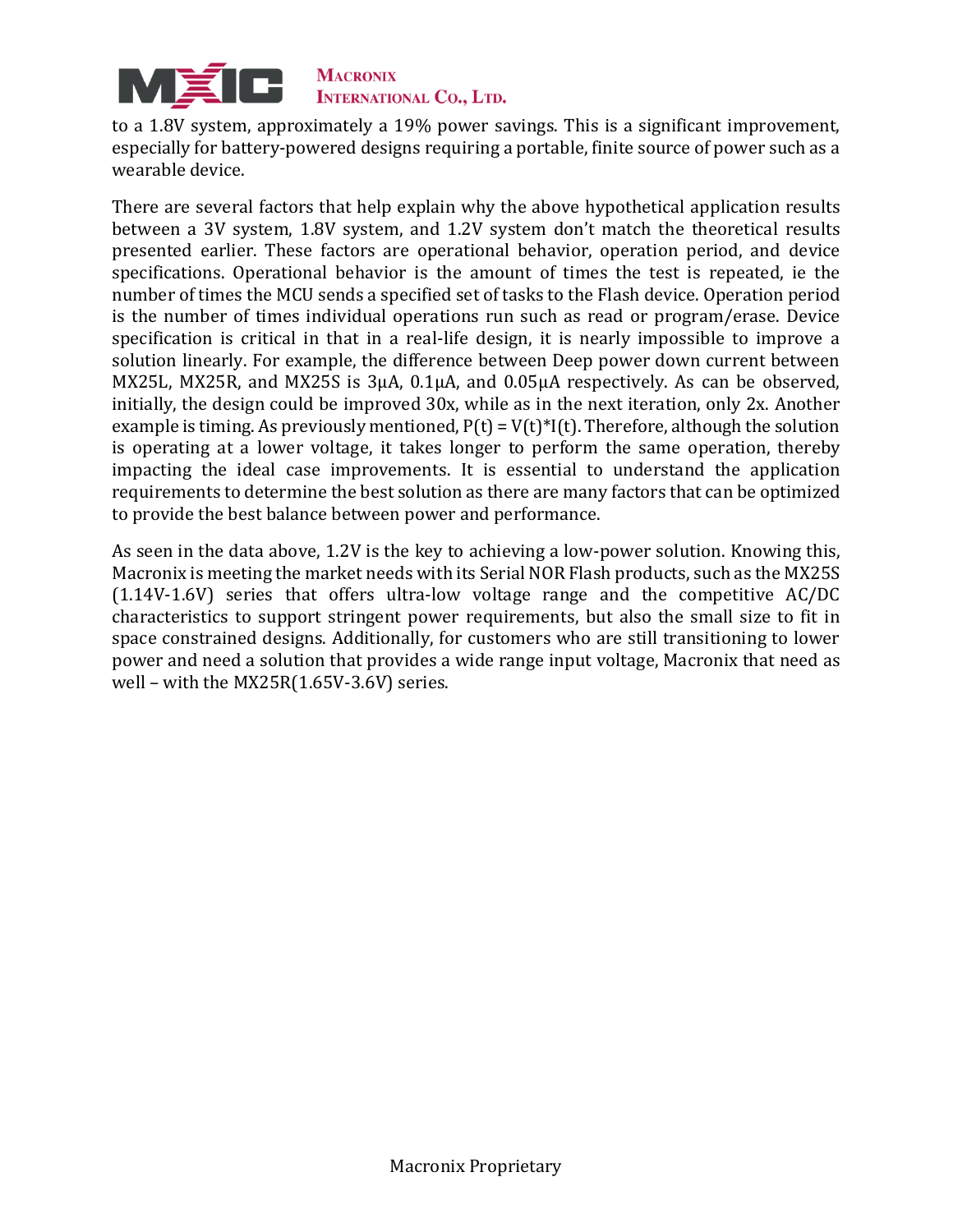





*Figure 3 and 4: Diagrams showcasing real life example*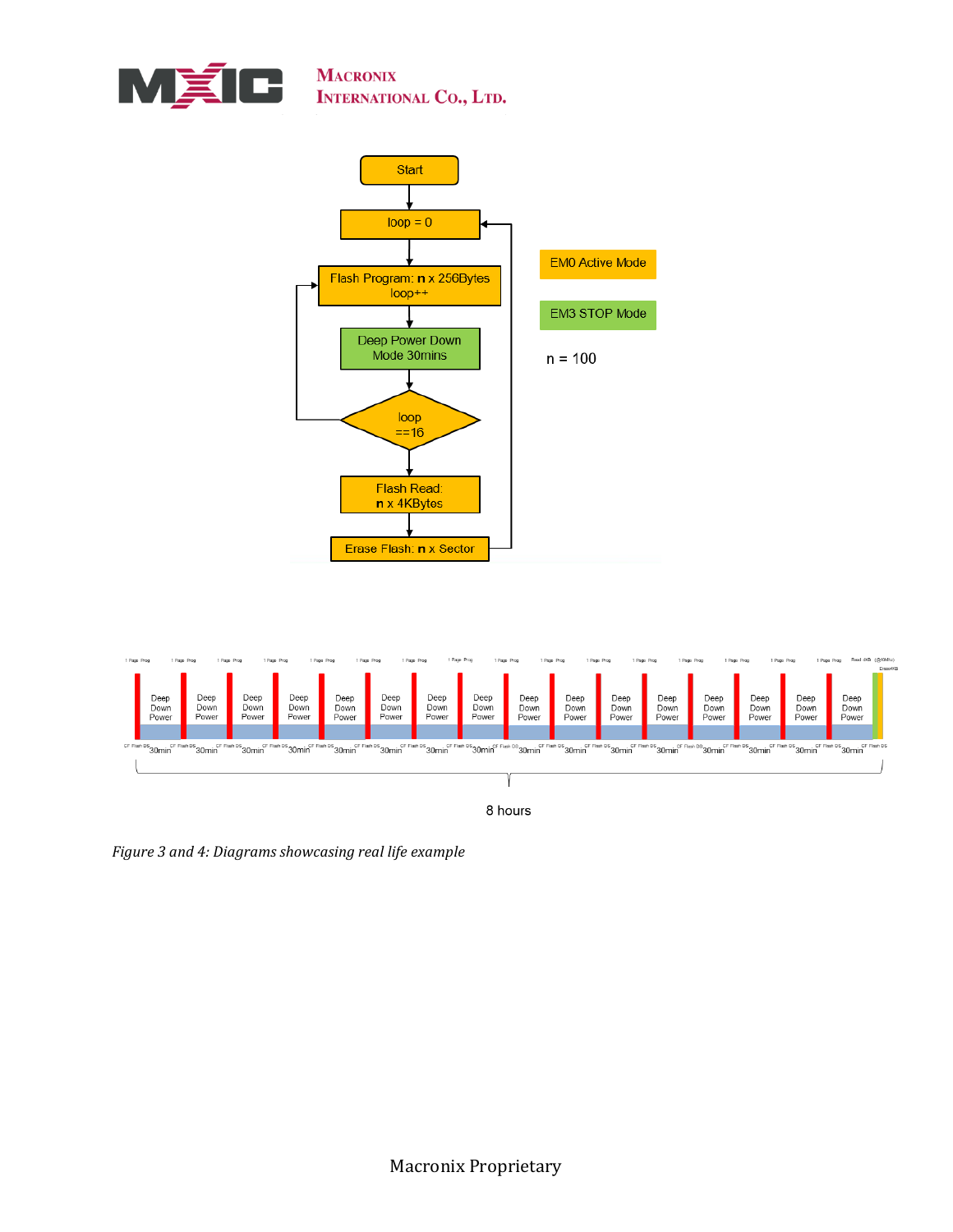

### <span id="page-14-0"></span>**Conclusion**

This white paper confirms that as multiple markets continue to grow and evolve to adapt to market needs, lower power will be one of the critical objectives across industries. Solutions for key markets, such as industrial, automotive, consumer, communications, networking, and medical, will all require more IoT solutions to provide key functionality enhancements in their respective applications. Furthermore, many of these industries are moving towards mobile solutions, which will have a finite power source: batteries.

MCU vendors are pushing the envelope to smaller technology nodes, which in turn is lowering IO voltages. As markets trend towards lower power, it is necessary for peripheral components to lower their operating voltages in order to match MCU vendors. This will enable a faster time to market, while maintaining lower power. In addition to MCUs and peripheral components, system designers will need to take into consideration software, as well as developments in battery technologies to truly employ a low-power system. With so many elements playing a role in system designs, this transition will certainly pose a range of challengers for designers. However, but as explained above, their efforts to leverage power efficiency will enable solutions to realize approximately 33% in power savings.

Macronix understands the challenges system architects face in creating such solutions, which is why we developed the MX25R series. It's designed to support wider input voltage range applications between 1.65V and 3.6V, while the MX25S series supports input voltages as low as 1.2V.

Lower power will be a key focus area into the future to keep technology advancing and Macronix is as well positioned as any company in the industry to meet the market demands for the next generation of low-power solutions.